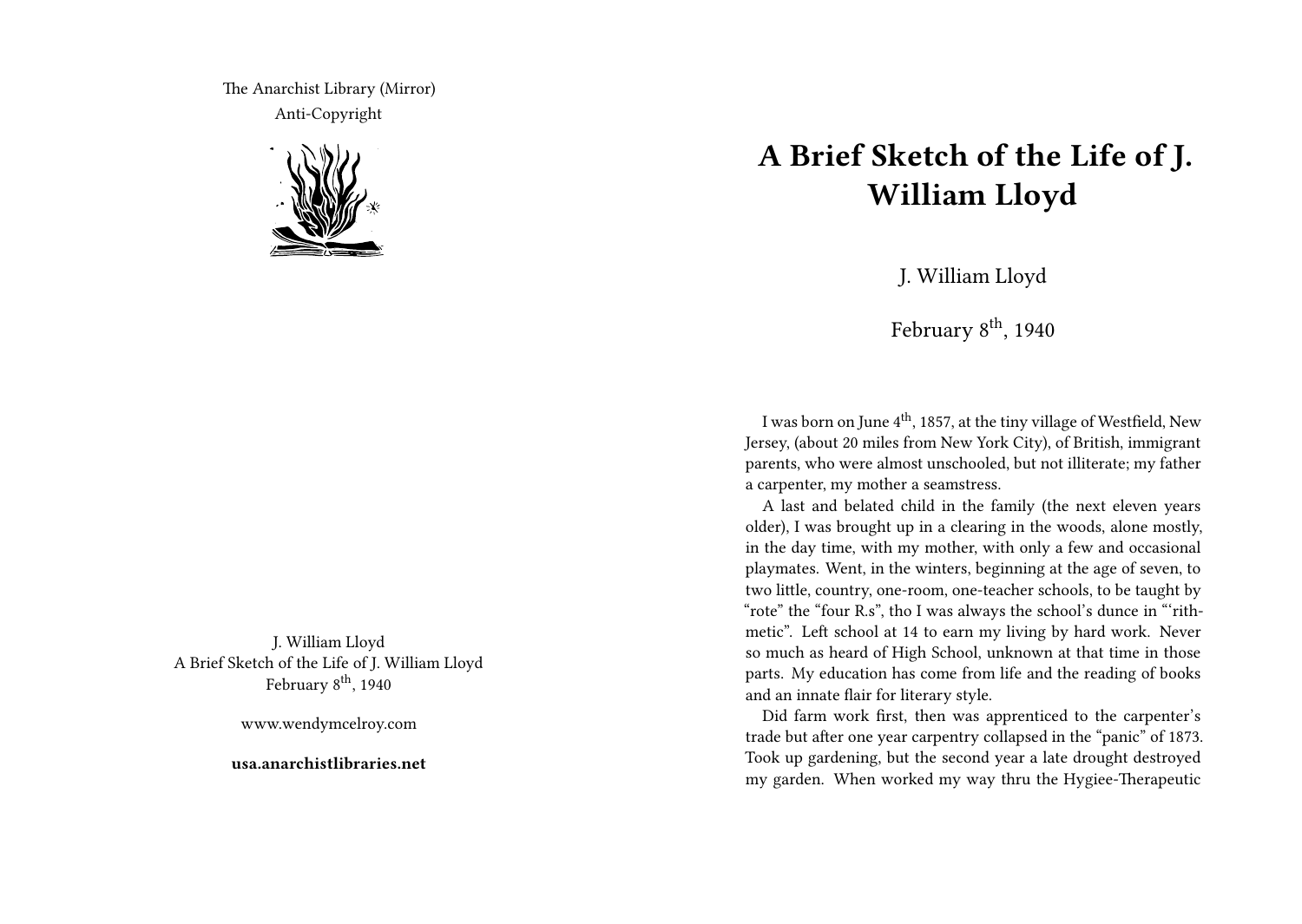College of drugless medication, at Florence, New Jersey, which system I later practiced in Kansas, Iowa, Tennessee and Florida. Lacking means, became next a pioneer on the Kansas frontier; first as a worker on a cattle-ranch, co-punching and prairie-breaking; later on my own homestead. With help of a friend, built myself a little stone cabin, and the girl I had become engaged to at the college, (Maria Elizabeth Emerson, a distant relative of Ralph Waldo) came out from Boston and married me in 1879. We were most happy together, but continuous drought from several years gave us very hard times. No work anywhere. Lived on whole-wheat bread, from borrowed wheat, and milk, with occasional prairie-chicken or rabbit. Only cash we had was \$2.00 a month sent from my home. Local doctor, but almost no patients in that hardy and destitute population. Finally accepted invitation from head of Sanitarium at Vinton, Iowa, (who had heard of me from my articles in Medical Journals), to be assistant physician there and left Kansas, successful experience, but institution finally failed from accumulated debts. Followed another invitation to a Health Colony in the mountains of Tennessee. Again hard times. Built myself a beautiful little log cabin and cleared some land, worked in a saw-mill, had a few patients, drove a milk wagon, peddled home-made yeast. All would not suffice, work gave out, colony failed, and I sold out and moved to a similar colony in Florida, "Waldena". Cleared a five-acre lot there, and built myself a two-story log-house, 40x16 splitting out all the shakes for the roof, and all the pickets for my garden, with a "frow". Practiced medicine, but again folks were too healthy and too poor for any profit. Hoed in orange groves for neighbor and one winter cleared 15 acres of pine forest for him. But their colony failed too, work gave out, and I moved to Palatka and worked on a poultry farm. While there Yellow-fever struck Florida as a plague, the State was quarantined, and my beautiful married life ended by my wife dying from some mysterious internal disease, probably cancer of the liver. So, as soon as I could leave the State, I had to take my two little children (a boy born in Kansas and a girl in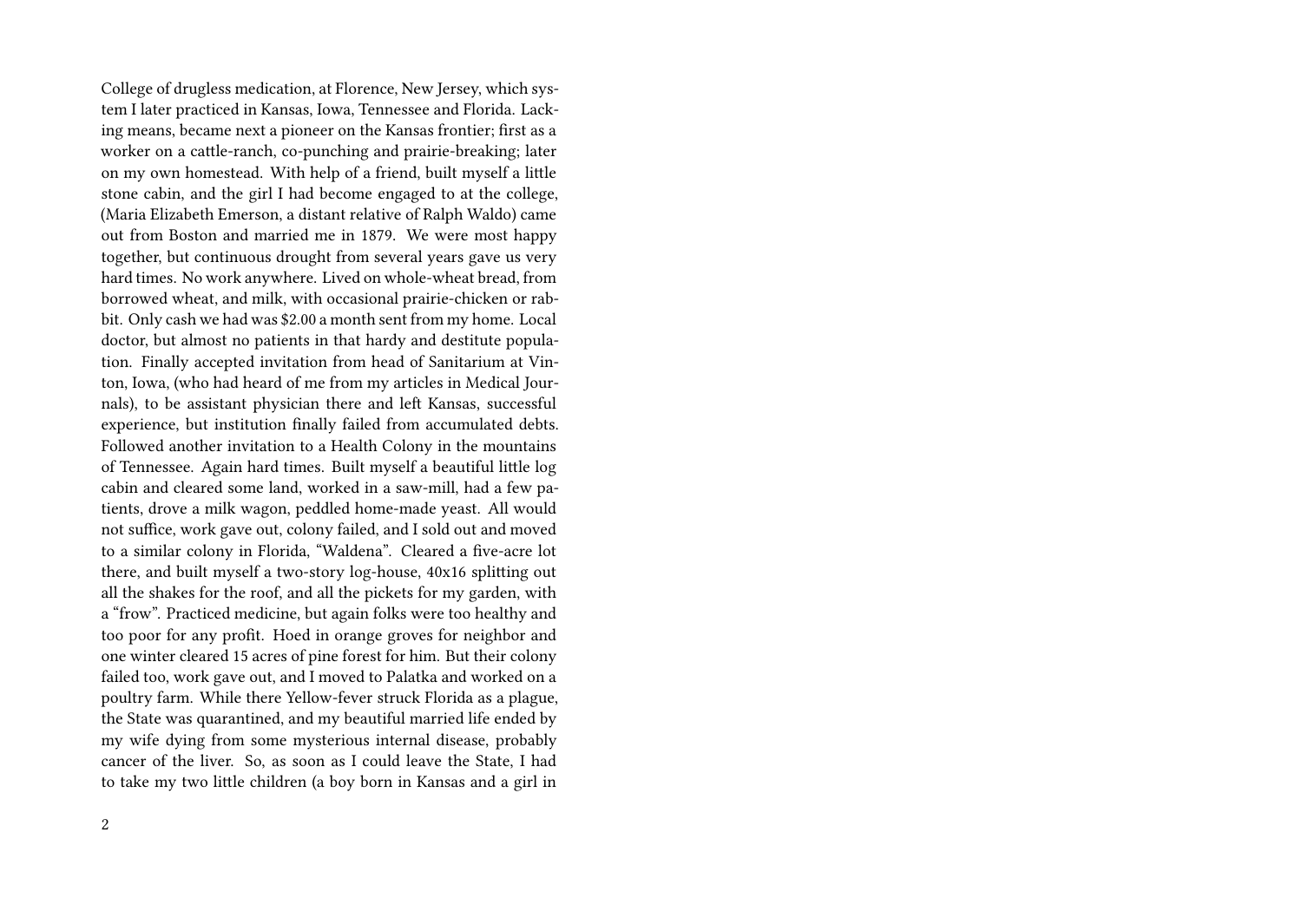Tenn.), back to my parental home in N.J., to be cared for by my sister.

To find employment was imperative, and as my school of medicine was recognized there I became a nurse in New York City, specializing on the care of the insane, and also giving massage. My parents soon died, and with the help of my sister and my children, I tried to establish a little chicken-farm, on the old place, on the side.

When in Kansas I had written for the local newspaper and some Medical Journals, in Florida I had written for radical journals and reform papers, and always, ever since I was in college, I wrote poems, almost as a habit (still a habit in my eighties), but now, in New York, I began to bring out books and take literature more seriously, my first book, "Wind-Harp songs" appearing in 1896, and others gradually following: the most important, "Dawn-Thought" in 1908 and its sequel, "Life' Beautiful Battle", in 1910.

On March  $7<sup>th</sup>$ , 1907, my Oriole, my lovely, beautiful daughter and dearest comrade, herself a fine poet and starting a printing-shop of her own, who had always seemed so healthy, died suddenly in Pennsylvania, from appendecitis and peritonitis. One of the great blows of my life. And my sister, Emily, so devoted to me, died in 1912. I had contracted a second marriage in 1901, but that had been unfortunate; we were incompatible, and after first separating were finally divorced. I would have been alone, but my son, who had become a dentist, and married, brought his wife to our home, and we all lived there till 1922. At my sister's death I had inherited the old home.

In 1913, on sudden impulse, and accompanied at first by my bosom friend, Leonard D. Abbott, I started to make a knapsack trip over the British Islands. We went over much of Ireland together, had a period in England, and had just entered Scotland, when the sudden death of his father, forced Leonard to return, I went over most of England, making my headquarters with Dr. John Johnston and the Whitmanites of Bolton. Johnston had written a book on